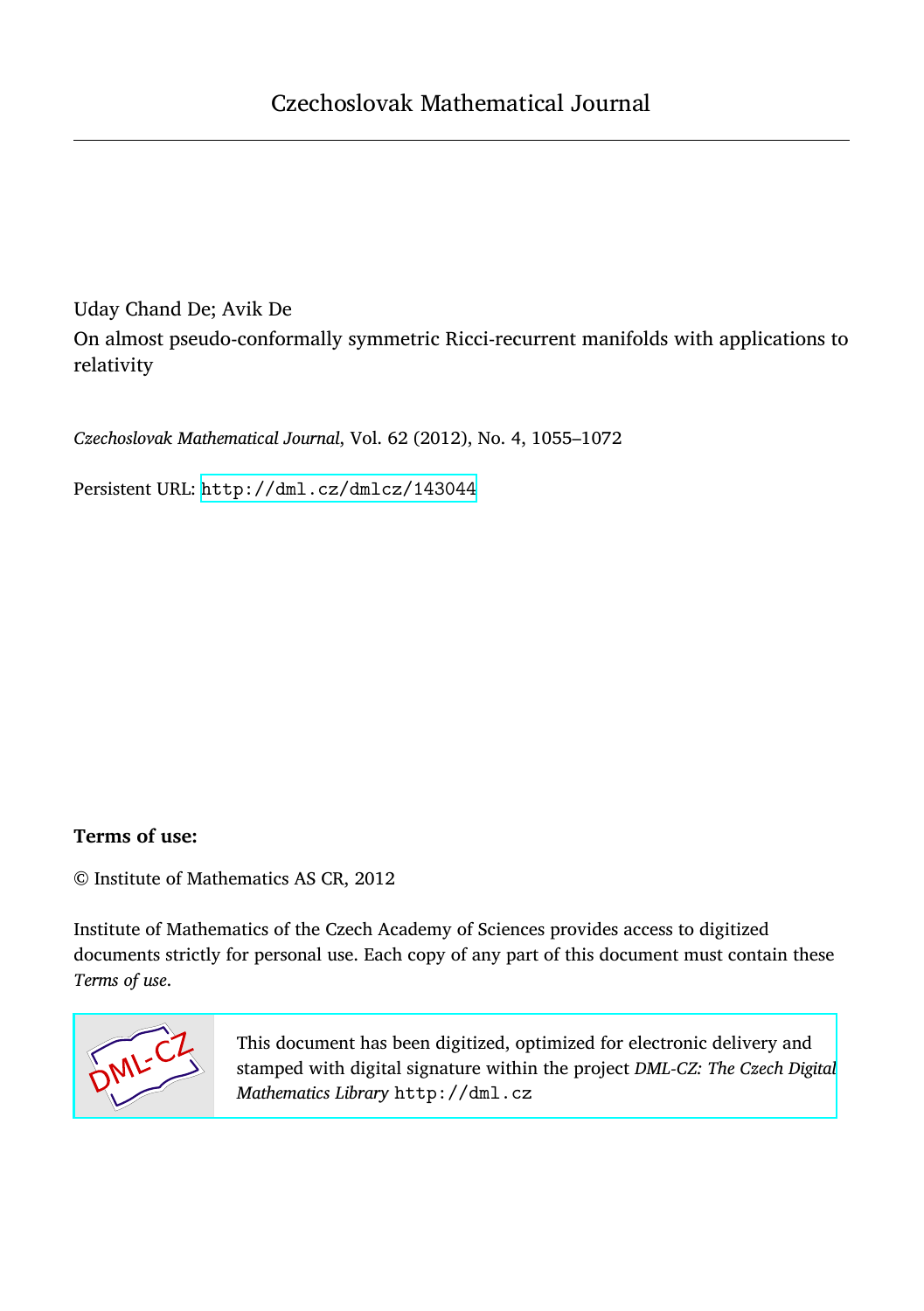# ON ALMOST PSEUDO-CONFORMALLY SYMMETRIC RICCI-RECURRENT MANIFOLDS WITH APPLICATIONS TO RELATIVITY

Uday Chand De, Avik De, Kolkata

(Received August 20, 2011)

Cordially dedicated to Professor W. Roter

Abstract. The object of the present paper is to study almost pseudo-conformally symmetric Ricci-recurrent manifolds. The existence of almost pseudo-conformally symmetric Ricci-recurrent manifolds has been proved by an explicit example. Some geometric properties have been studied. Among others we prove that in such a manifold the vector field  $\rho$  corresponding to the 1-form of recurrence is irrotational and the integral curves of the vector field  $\rho$  are geodesic. We also study some global properties of such a manifold. Finally, we study almost pseudo-conformally symmetric Ricci-recurrent spacetime. We obtain the Segre' characteristic of such a spacetime.

Keywords: pseudo-conformally symmetric manifold, almost pseudo-conformally symmetric manifold, Ricci-recurrent manifold, Einstein field equations, Segre' characteristic

MSC 2010: 53C15, 53C25, 53B20, 53B30, 53B15

#### 1. INTRODUCTION

As is well known, symmetric spaces play an important role in differential geometry. The study of Riemannian symmetric spaces was initiated in the late twenties by E. Cartan [4] who, in particular, obtained a classification of those spaces.

Let  $(M, g)$ ,  $n = \dim M$  be a Riemannian manifold and let  $\nabla$  be the Levi-Civita connection of  $(M, q)$ . A Riemannian manifold is called locally symmetric [4] if  $\nabla R = 0$ , where R is the Riemannian curvature tensor of  $(M, g)$ . This condition of local symmetry is equivalent to the fact that at every point  $P \in M$ , the local geodesic symmetry  $F(P)$  is an isometry [18]. The class of Riemannian symmetric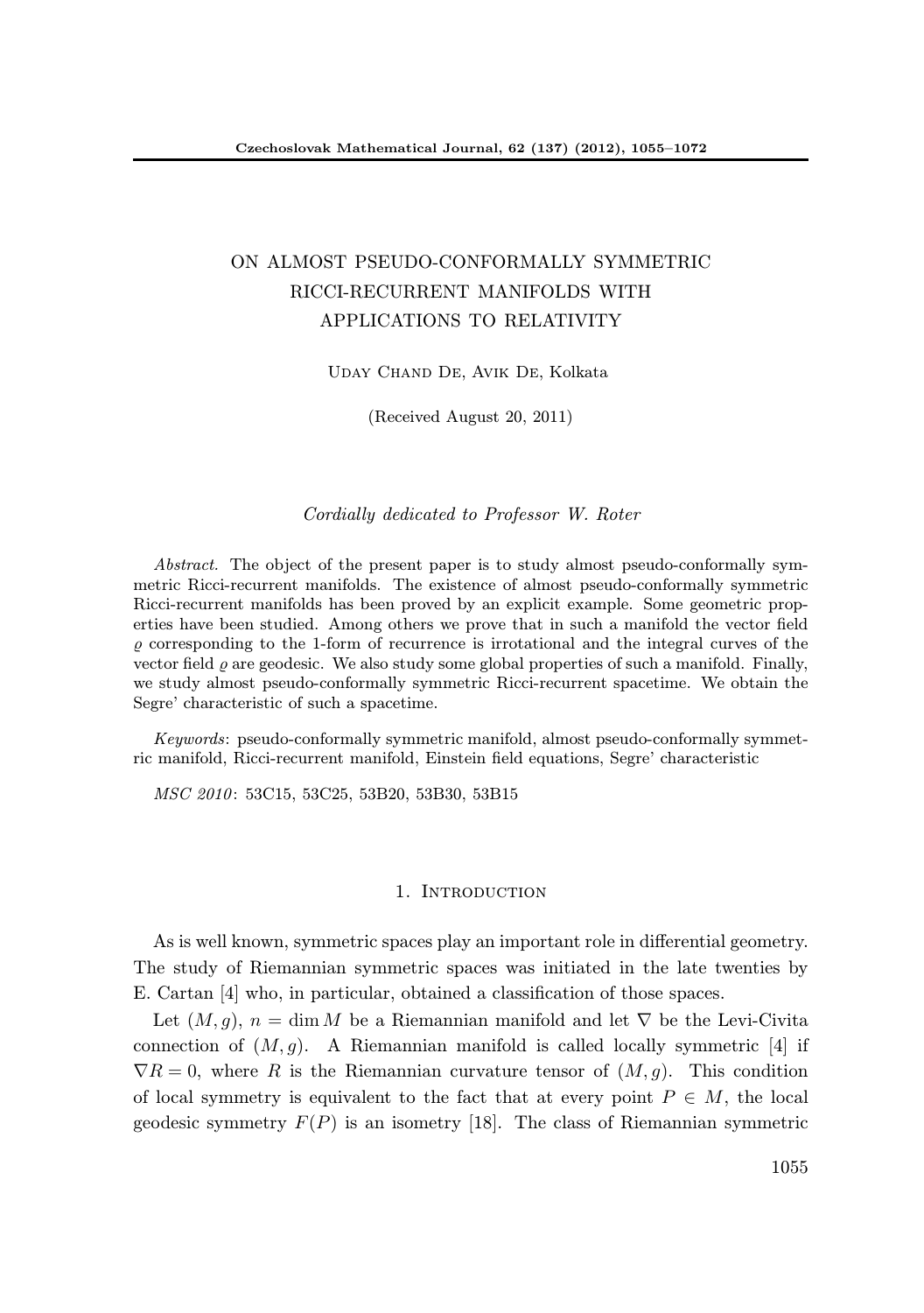manifolds is a very natural generalization of the class of manifolds of constant curvature. The same can be extended to the class of semi-Riemannian manifolds, where g is of arbitrary signature.

During the last five decades the notion of locally symmetric manifolds has been weakened by many authors in several ways to a different extent such as semisymmetric manifolds by Szabo [29], Kowalski [2], conformally symmetric manifolds by Chaki and Gupta [6], recurrent manifolds introduced by Walker [31], conformally recurrent manifolds by Adati and Miyazawa [1], pseudo-symmetric manifolds introduced by Chaki [5], weakly symmetric manifolds by Tamássy and Binh [30] etc.

In 1967, Sen and Chaki [27] studied certain curvature restrictions on a certain kind of a conformally flat space of class one and obtained the following expression of the covariant derivative of the curvature tensor:

(1.1) 
$$
R_{ijk,l}^h = 2\lambda_l R_{ijk}^h + \lambda_i R_{ljk}^h + \lambda_j R_{ilk}^h + \lambda_k R_{ijl}^h + \lambda^h R_{lijk},
$$

where  $R_{ijk}^h$  are the components of the curvature tensor  $R$ ,  $R_{lijk} = g_{hl}R_{ijk}^h$ ,  $\lambda_i$  is a non-zero covariant vector.

Later in 1987, Chaki [5] called a manifold whose curvature tensor satisfies  $(1.1)$ a pseudo-symmetric manifold. In index-free notation this can be stated as follows:

A non-flat Riemannian or a semi-Riemannian manifold  $(M, g)$ ,  $n \geq 2$  is said to be a pseudo-symmetric manifold  $[5]$  if its curvature tensor R satisfies the condition

(1.2) 
$$
(\nabla_X R)(Y, Z)W = 2A(X)R(Y, Z)W + A(Y)R(X, Z)W
$$
  
  $+ A(Z)R(Y, X)W + A(W)R(Y, Z)X + g(R(Y, Z)W, X)P,$ 

where  $A$  is a non-zero differential 1-form,  $P$  is a vector field defined by

(1.3) 
$$
g(X, P) = A(X) \text{ for all vector fields } X
$$

and ∇ denotes the operator of covariant differentiation with respect to the metric tensor g. The 1-form A is called the associated 1-form of the manifold. If  $A = 0$ , then the manifold reduces to a symmetric manifold in the sense of E. Cartan. An *n*-dimensional pseudo-symmetric manifold is denoted by  $(PS)_n$ .

It is to be noted that the notion of a pseudo-symmetric manifold studied in particular by Deszcz [16] is different from that of Chaki [5].

To generalize the notion of a pseudo-symmetric manifold, De and Gazi [8] introduced the notion of an almost pseudo-symmetric manifold which is defined as follows: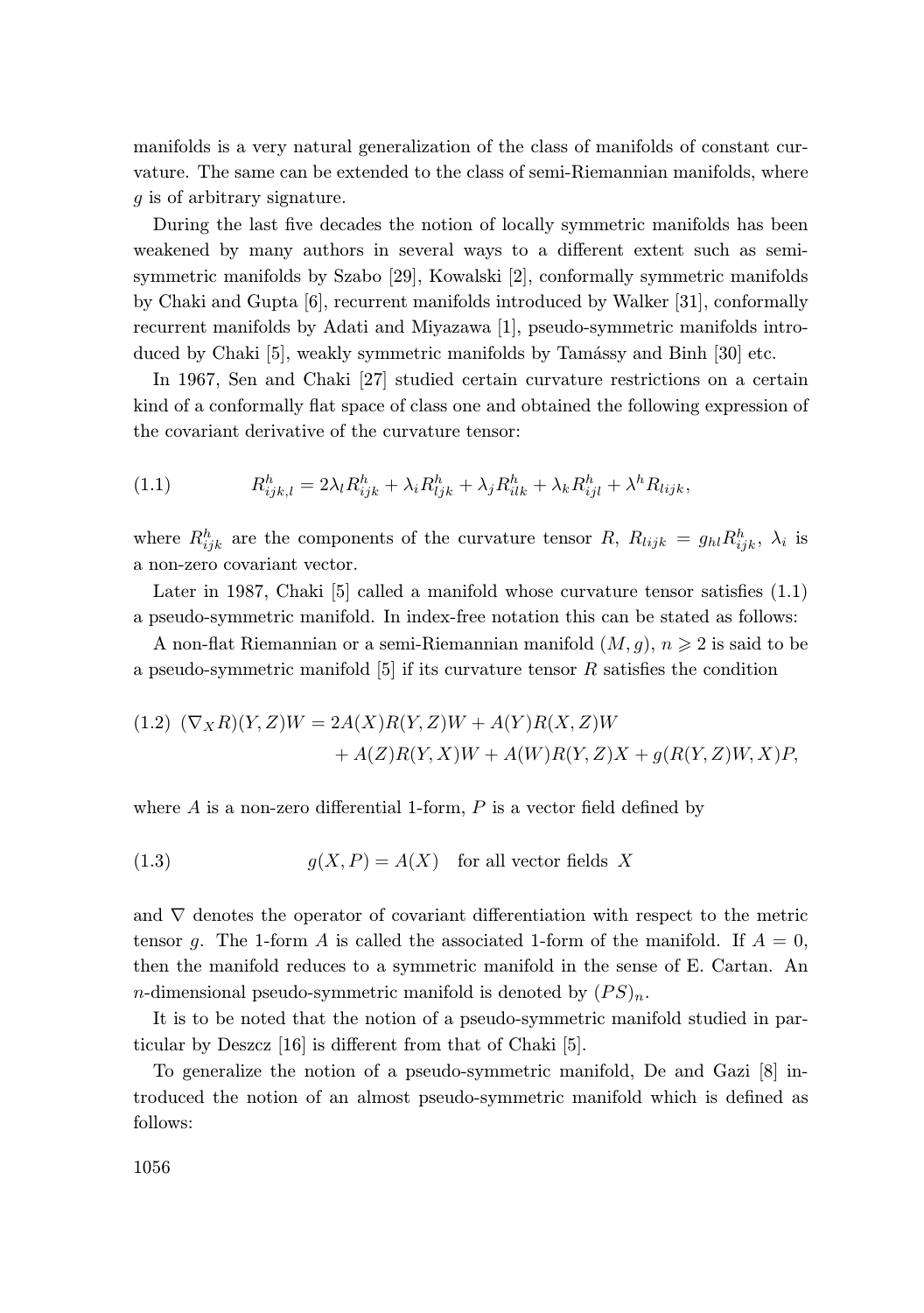A non-flat Riemannian manifold  $(M, q)$   $(n \geq 2)$  is said to be almost pseudosymmetric if the curvature tensor  $R$  satisfies the condition

(1.4) 
$$
(\nabla_X R)(Y, Z)W = [A(X) + B(X)]R(Y, Z)W + A(Y)R(X, Z)W
$$
  
  $+ A(Z)R(Y, X)W + A(W)R(Y, Z)X + g(R(Y, Z)W, X)P$ 

where  $A$  and  $B$  are two non-zero 1-forms, defined by

(1.5) 
$$
g(X, P) = A(X) \text{ and } g(X, Q) = B(X) \text{ for all } X.
$$

Here the vector fields P and Q will be called the basic vector fields of the manifold corresponding to the 1-form  $A$  and  $B$  respectively. Such a manifold is denoted by  $(APS)_n$ . If  $B = A$ , then  $(APS)_n$  reduces to  $(PS)_n$ .

If we replace R by C in  $(1.2)$  where C is the conformal curvature tensor defined by

(1.6) 
$$
C(X,Y)Z = R(X,Y)Z - \frac{1}{n-2}[g(Y,Z)LX - g(X,Z)LY + S(Y,Z)X - S(X,Z)Y] + \frac{r}{(n-1)(n-2)}[g(Y,Z)X - g(X,Z)Y],
$$

where R is the curvature tensor of type  $(1, 3)$ , S is the Ricci tensor, r is the scalar curvature and  $L$  is the symmetric endomorphism corresponding to the Ricci tensor  $S$ , that is,

$$
(1.7) \tS(X,Y) = g(LX,Y),
$$

then the manifold is called a pseudo-conformally symmetric manifold introduced by De and Biswas [7]. Such an *n*-dimensional manifold was denoted by  $(PCS)_n$ . If  $A = 0$ on M, then the  $(PCS)<sub>n</sub>$  manifold reduces to a conformally symmetric manifold [6]. For recent results on conformally symmetric manifolds we refer to [11], [12], [13], [14], [15], [28].

Conformally recurrent manifolds were introduced by Adati and Miyazawa [1] in 1967. A Riemannian manifold  $(M, g)$ ,  $n > 3$  is called conformally recurrent if the conformal curvature tensor, defined by (1.6), satisfies the condition

(1.8) 
$$
(\nabla_X C)(Y,Z)W = E(X)C(Y,Z)W,
$$

where E is a non-zero 1-form. If in particular  $E = 0$ , then the manifold reduces to a conformally symmetric manifold [6].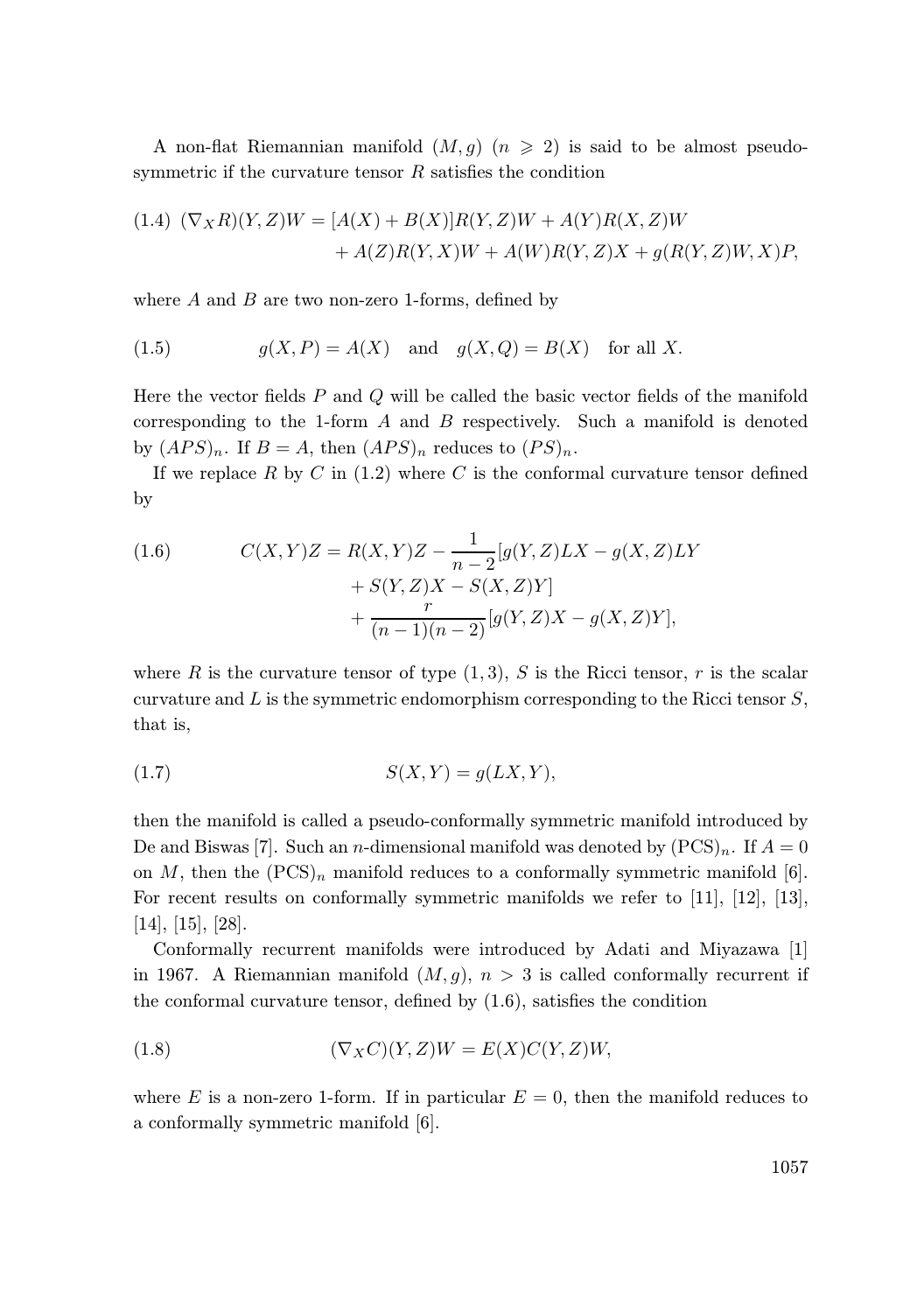Prvanović called a non-flat Riemannian manifold  $(M, q)$ ,  $n > 3$ , a conformally quasi-recurrent manifold [22] if its conformal curvature tensor satisfies the same condition as pseudo-conformally symmetric manifolds. Conformally quasi-recurrent manifolds have also been studied by Buchner and Roter [3].

In a recent paper [9], De and Gazi introduced the notion of almost pseudoconformally symmetric manifolds. If we replace  $R$  by  $C$  in (1.4), then the manifold is called almost pseudo-conformally symmetric manifold which is defined by the condition

(1.9) 
$$
(\nabla_X C)(Y, Z)W
$$
  
=  $[A(X) + B(X)]C(Y, Z)W + A(Y)C(X, Z)W + A(Z)C(Y, X)W$   
+  $A(W)C(Y, Z)X + g(C(Y, Z)W, X)P$ ,

where  $A$  and  $B$  are two non-zero 1-forms, called the associated 1-forms, defined by

(1.10) 
$$
g(X, P) = A(X), \qquad g(X, Q) = B(X)
$$

for all vector fields X, and  $\nabla$  has the meaning already mentioned. Here the vector fields P and Q will be called the basic vector fields of the manifold corresponding to the associated 1-forms  $A$  and  $B$  respectively. Such an n-dimensional manifold will be denoted by  $(APCS)_n$ . Clearly, every conformally recurrent manifold is a  $(APCS)_n$ .

If in (1.9)  $A = B$ , then the manifold reduces to a pseudo-conformally symmetric manifold. This justifies the name "almost pseudo-conformally symmetric manifold" and the use of the symbol  $(APCS)_n$ . In this connection it may be mentioned that in 1989 Tamássy and Binh [30] introduced weakly symmetric and weakly projectively symmetric Riemannian manifolds. A Riemannian manifold  $(M, g)$  is called weakly symmetric and denoted by  $(W S)_n$  if there exist 1-forms A, B, D, E and a vector field  $P$  such that

$$
(\nabla_X R)(Y,Z)W = A(X)R(Y,Z)W + B(Y)R(X,Z)W + D(Z)R(Y,X)W
$$
  
+ E(W)R(Y,Z)X + g(R(Y,Z)W,X)P,

where R is the curvature tensor of  $(M, g)$ .

In a subsequent paper [10] the first author and Bandyopadhyay introduced the weakly conformally symmetric manifold. It is to be noted that  $(APCS)<sub>n</sub>$  is not a particular case of  $(WCS)_n$ .

In the paper [9] De and Gazi proved the existence of an  $(APCS)<sub>n</sub>$  manifold by the following theorem.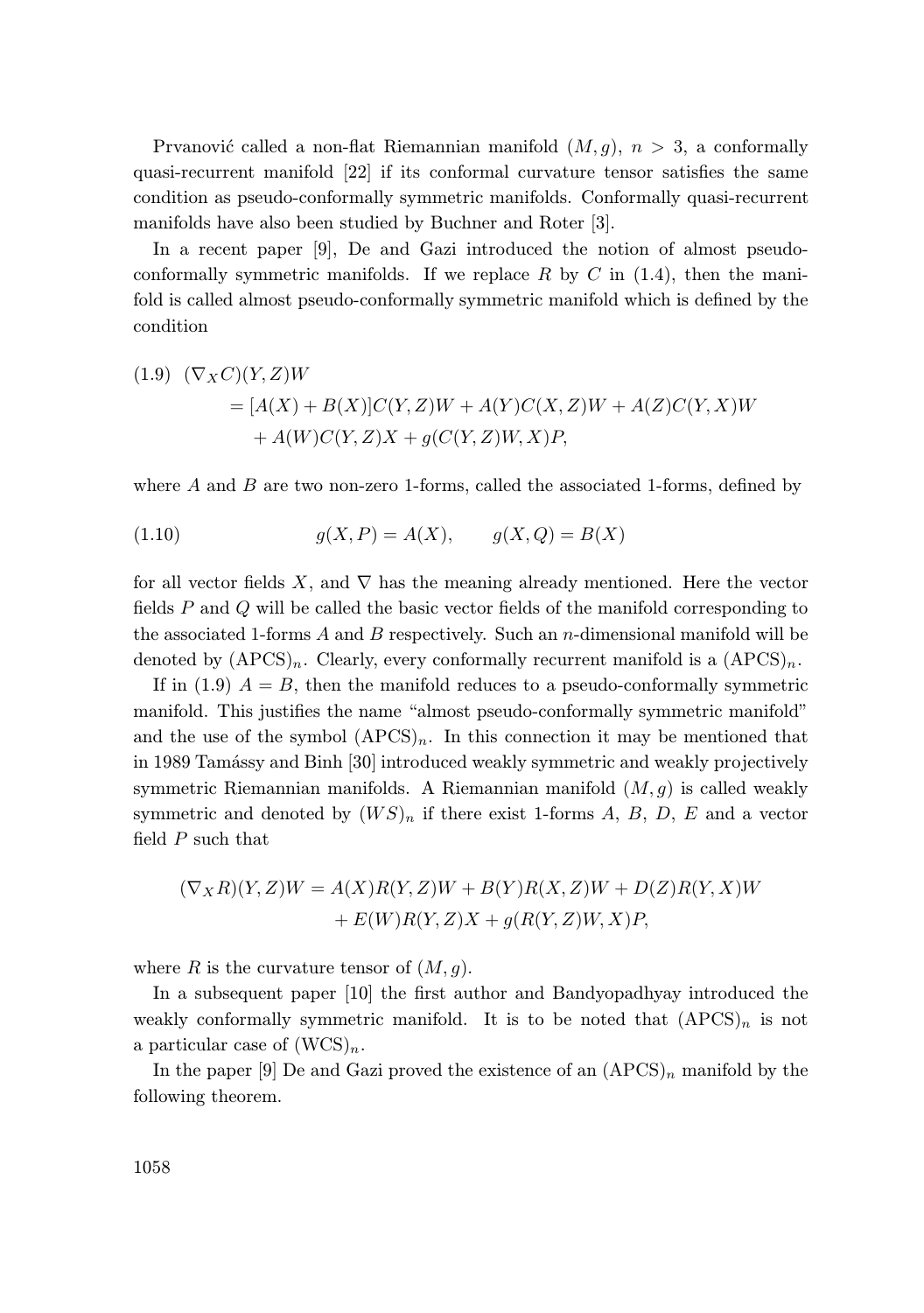Theorem A. A conformal deformation of every conformally recurrent metric is an  $(APCS)_n$  metric, provided that  $n > 3$ .

Also the authors [9] cited an example of an  $(APCS)<sub>n</sub>$  with a metric.

In 1952, Patterson [19] introduced the notion of Ricci-recurrent manifolds.

A non-flat Riemannian manifold  $(M, g)$ ,  $n > 2$  is called a Ricci-recurrent manifold [19] if its Ricci tensor S of type  $(0, 2)$ , is non-zero and satisfies the condition

$$
(1.11)\qquad \qquad (\nabla_X S)(Y,Z) = T(X)S(Y,Z)
$$

where  $T$  is a non-zero 1-form, called the 1-form of recurrence and defined by

$$
(1.12) \t\t g(X,\mu) = T(X).
$$

If  $T = 0$ , then the manifold reduces to a Ricci symmetric manifold.

Conformally symmetric Ricci-recurrent manifolds have been studied by Roter [23] and many others. Also conformally recurrent Ricci-recurrent spaces have been studied by Roter [24].

Motivated by these works, in the present paper we have studied  $(APCS)<sub>n</sub>$  Riccirecurrent manifolds,  $n > 3$ . Here we prove that in an  $(APCS)<sub>n</sub>$  Ricci-recurrent manifold, if the scalar curvature  $r \neq 0$ , then  $\varrho$  is an eigenvector corresponding to the eigenvalue  $\frac{1}{2}r$ , where  $g(X, \varrho) = E(X) = 2A(X) + B(X)$ , A, B are defined by (1.10). Next we prove that in an  $(APCS)<sub>n</sub>$  Ricci-recurrent manifold,  $n > 3$ , either the scalar curvature  $r = 0$  or the 1-form of recurrence T satisfies  $T(X) = 2A(X) + B(X)$  for all vector fields X. Also we verify the result by an example. In this section we also prove that the vector field  $\rho$  is irrotational and the integral curves of the vector field  $\rho$ are geodesic. Next, we study some global properties of a  $(APCS)<sub>n</sub>$  Ricci-recurrent manifold,  $n > 3$ . Finally, we study  $(APCS)<sub>n</sub>$  Ricci-recurrent spacetime,  $n > 3$ . Among others we obtain Segre' characteristic of such a spacetime.

2.  $(APCS)_n$  RICCI-RECURRENT MANIFOLDS,  $n > 3$ 

In this section we first prove the following lemma:

**Lemma 2.1.** In an  $(APCS)_n$  Ricci-recurrent manifold if  $r \neq 0$ , then  $\frac{1}{2}r$  is an eigenvalue corresponding to the eigenvector  $\rho$ .

P r o o f. Contracting  $(1.9)$  with respect to X we get

(2.1) 
$$
(\text{div } C)(Y, Z)W = 2A(C(Y, Z)W) + B(C(Y, Z)W) = E(C(Y, Z)W),
$$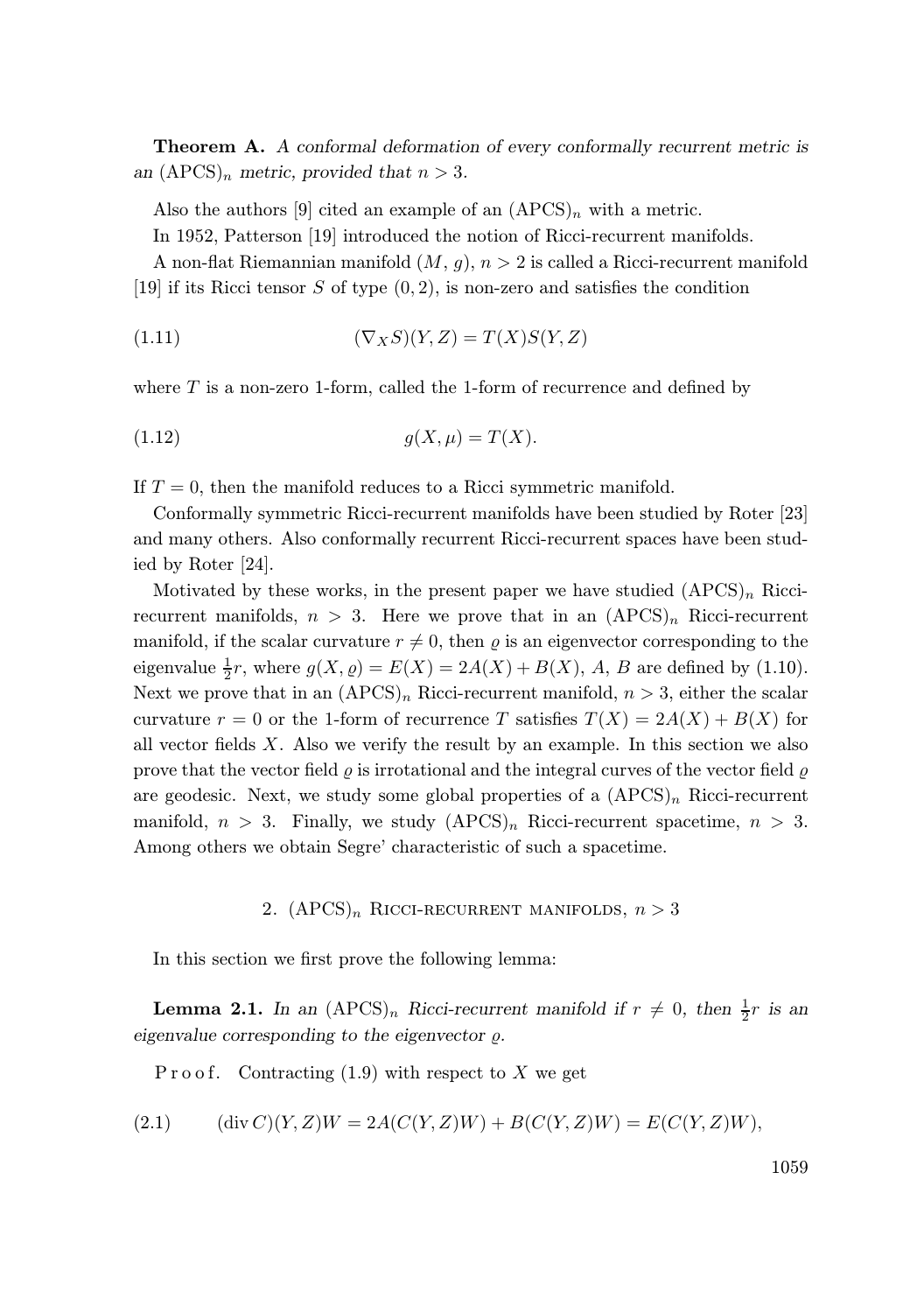where  $E$  is a non-zero 1-form and  $\rho$  is its corresponding vector field such that

(2.2) 
$$
E(X) = 2A(X) + B(X)
$$
 and  $g(X, \varrho) = E(X)$  for all vector fields X.

Now contracting  $(1.11)$  with respect to X and Z we have

$$
(2.3) \t\t dr(Y) = T(Y)r
$$

and contraction of  $(1.11)$  with respect to  $Z$  gives

$$
(2.4) \t\t (\nabla_Y L)(X) = T(Y) L X,
$$

where L is defined by  $(1.7)$ . Again contracting Y in  $(2.4)$  we get

$$
(\operatorname{div} L)X = T(LX).
$$

However, it is known [20] that  $(\text{div } L)X = \frac{1}{2} dr(X)$ . So with help of (2.3) we have

(2.5) 
$$
T(LX) = \frac{1}{2} dr(X) = \frac{r}{2}T(X).
$$

Also it is known [25] that in a Ricci-recurrent manifold the following relations hold:

(2.6) 
$$
S(R(X,Y)Z,W) + S(R(X,Y)W,Z) = 0,
$$

(2.7) 
$$
S(X,LY) = \frac{r}{2}S(X,Y).
$$

From the definition of the Weyl conformal curvature tensor we see that [17]

$$
(\text{div } C)(Y, Z)W = \frac{n-3}{n-2} \Big[ \Big\{ (\nabla_Y S)(Z, W) - \frac{1}{2(n-1)} \, dr(Y)g(Z, W) \Big\} - \Big\{ (\nabla_Z S)(Y, W) - \frac{1}{2(n-1)} \, dr(Z)g(Y, W) \Big\} \Big].
$$

Now using  $(1.11)$ ,  $(2.1)$  and  $(2.3)$  we get from the above

(2.8) 
$$
E(C(Y, Z)W) = \frac{n-3}{n-2} \Big[ \Big\{ T(Y)S(Z, W) - \frac{r}{2(n-1)} T(Y)g(Z, W) \Big\} - \Big\{ T(Z)S(Y, W) - \frac{r}{2(n-1)} T(Z)g(Y, W) \Big\} \Big].
$$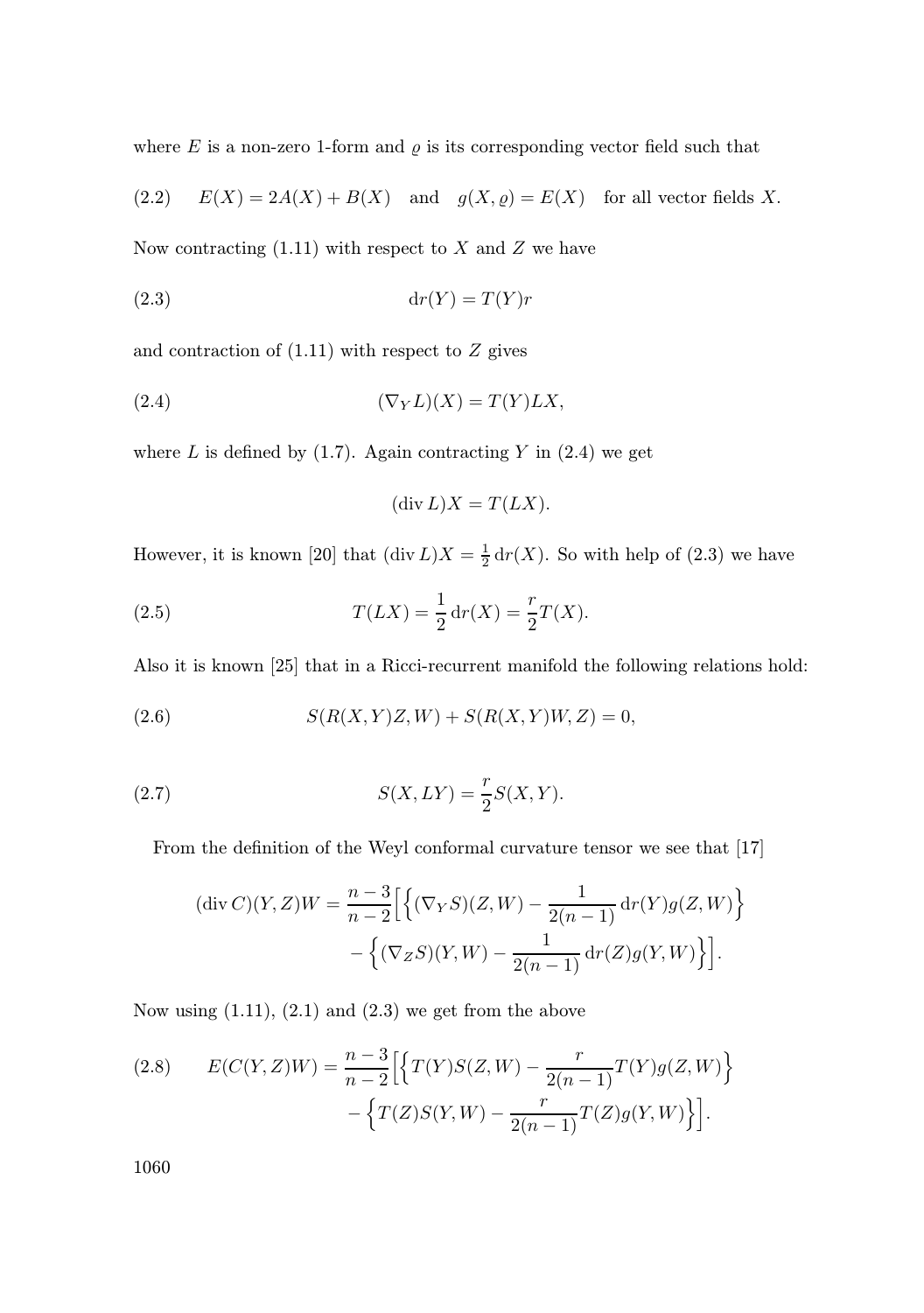$W = \varrho$  in (2.8) implies

(2.9) 
$$
T(Y) \Big[ S(Z, \varrho) - \frac{r}{2(n-1)} E(Z) \Big] = T(Z) \Big[ S(Y, \varrho) - \frac{r}{2(n-1)} E(Y) \Big],
$$

since

$$
E(C(Y, Z)\varrho) = g(C(Y, Z)\varrho, \varrho) = 0.
$$

Putting  $Y = LY$  in (2.9) we get

(2.10) 
$$
T(LY)\Big[S(Z,\varrho) - \frac{r}{2(n-1)}E(Z)\Big] = T(Z)\Big[S(LY,\varrho) - \frac{r}{2(n-1)}E(LY)\Big].
$$

Now using  $(2.5)$  and  $(2.7)$  we get from  $(2.10)$ 

$$
rT(Y)\Big[S(Z,\varrho)-\frac{r}{2(n-1)}E(Z)\Big]=rT(Z)\Big[S(Y,\varrho)-\frac{1}{(n-1)}E(LY)\Big],
$$

which implies either  $r = 0$ , or

(2.11) 
$$
T(Y) \Big[ S(Z, \varrho) - \frac{r}{2(n-1)} E(Z) \Big] = T(Z) \Big[ S(Y, \varrho) - \frac{1}{(n-1)} E(LY) \Big].
$$

Since  $T \neq 0$ , (2.9) and (2.11) together with the condition  $r \neq 0$  give  $E(LY)$  =  $\frac{1}{2}rE(Y)$ , that is,

(2.12) 
$$
S(Y, \varrho) = \frac{r}{2}g(Y, \varrho).
$$

This completes the proof.

Now we prove the following propositions:

**Proposition 2.1.** At every point p of an  $(APCS)<sub>n</sub>$  Ricci-recurrent manifold,  $n > 3$ , either the scalar curvature at that point is zero or  $T = 2A + B$ .

P r o o f. Let  $\tilde{C}$  be the conformal curvature tensor of type  $(0, 4)$  such that  $\tilde{C}(X, Y, Z, W) = g(C(X, Y)Z, W)$ , where C is the Weyl conformal curvature tensor of type  $(1,3)$  defined by  $(1.6)$ . Then

(2.13) 
$$
\tilde{C}(X, Y, Z, W) = \tilde{R}(X, Y, Z, W) - \frac{1}{n-2} [g(Y, Z)S(X, W) - g(X, Z)S(Y, W) + S(Y, Z)g(X, W) - S(X, Z)g(Y, W)] + \frac{r}{(n-1)(n-2)} [g(Y, Z)g(X, W) - g(X, Z)g(Y, W)],
$$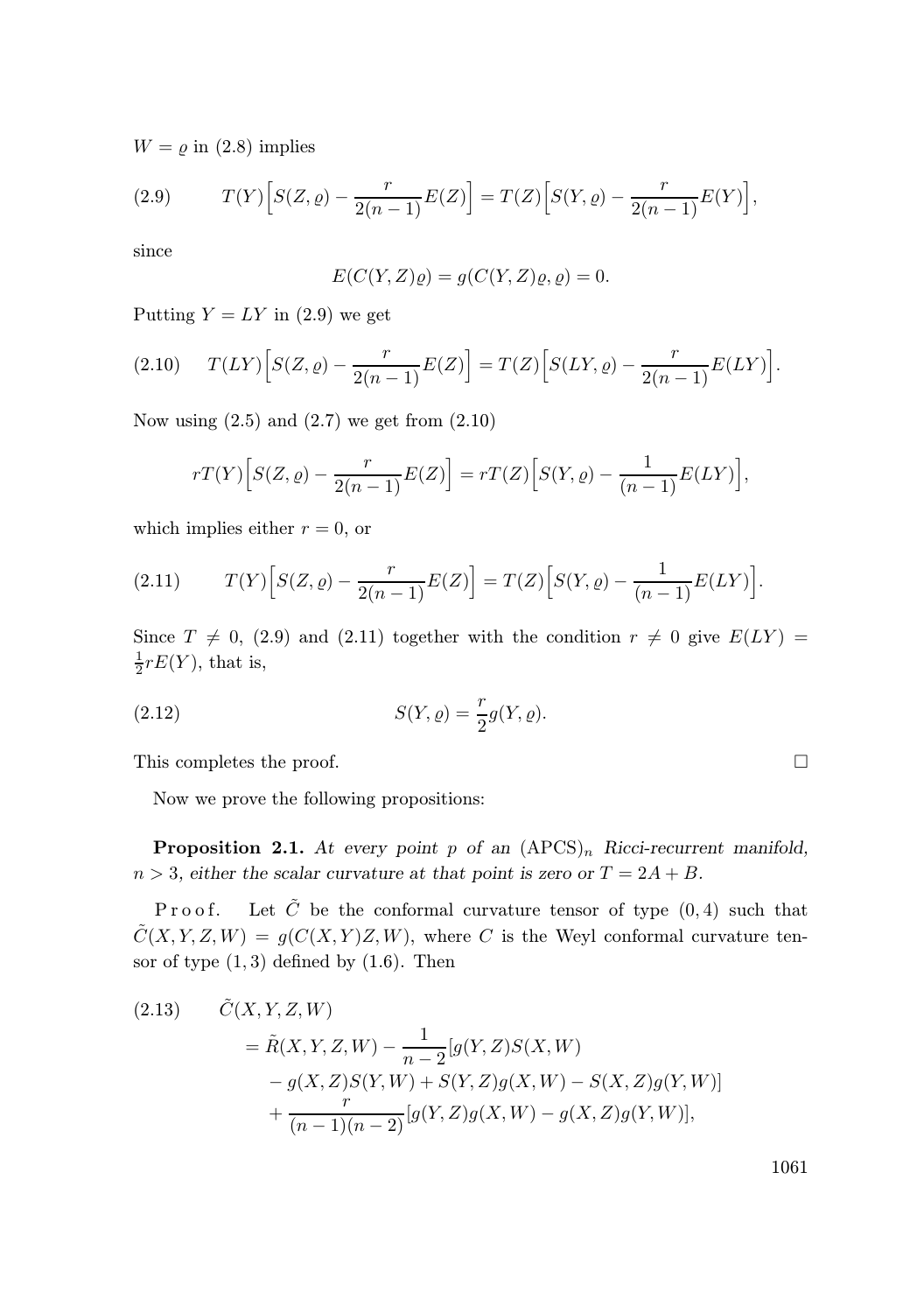where  $\tilde{R}$  is the curvature tensor of type  $(0, 4)$  defined by

$$
\tilde{R}(X, Y, Z, W) = g(R(X, Y)Z, W)
$$

for the curvature tensor  $R$  of type  $(1, 3)$ .

Putting  $W = \rho$  in (2.13) and using (2.12) we get

$$
E(C(X, Y)Z) = E(R(X, Y)Z) - \frac{1}{n-2}[E(X)S(Y, Z) - E(Y)S(X, Z)] + \frac{(n-3)r}{2(n-1)(n-2)}[E(X)g(Y, Z) - E(Y)g(X, Z)].
$$

With help of (2.8) this equation gives

(2.14) 
$$
E(R(X,Y)Z) = S(Y,Z) \Big[ \frac{1}{n-2} E(X) + \frac{n-3}{n-2} T(X) \Big] - S(X,Z) \Big[ \frac{1}{n-2} E(Y) + \frac{n-3}{n-2} T(Y) \Big] + \frac{(n-3)r}{2(n-1)(n-2)} \Big[ \{ E(X) - T(X) \} g(Y,Z) - \{ E(Y) - T(Y) \} g(X,Z) \Big].
$$

Now with help of the symmetric and skew-symmetric properties of the curvature tensor, from  $(2.6)$  and  $(2.12)$  we can prove that

(2.15) 
$$
E(R(X,Y)LZ) = \frac{1}{2}rE(R(X,Y)Z).
$$

Putting  $Z = LZ$  in (2.14) and using (2.7), (2.15) we see that

(2.16) 
$$
rE(R(X,Y)Z) = rS(Y,Z)\left[\frac{2}{n-1}E(X) + \frac{n-3}{n-1}T(X)\right] - rS(X,Z)\left[\frac{2}{n-1}E(Y) + \frac{n-3}{n-1}T(Y)\right].
$$

Contracting Y and Z in  $(2.16)$  and using  $(2.5)$ ,  $(2.12)$  we get after simple calculation

$$
r^2[E(X) - T(X)] = 0,
$$

which implies that either  $r = 0$  or  $E(X) = T(X)$ , that is,  $T(X) = 2A(X) + B(X)$ . This completes the proof.  $\Box$ 

**Proposition 2.2.** In an  $(APCS)<sub>n</sub>$  Ricci-recurrent manifold,  $n > 3$ , with non-zero scalar curvature the vector field  $\varrho$  defined by  $g(X, \varrho) = E(X)$  is irrotational and the integral curves of the vector field  $\rho$  are geodesics.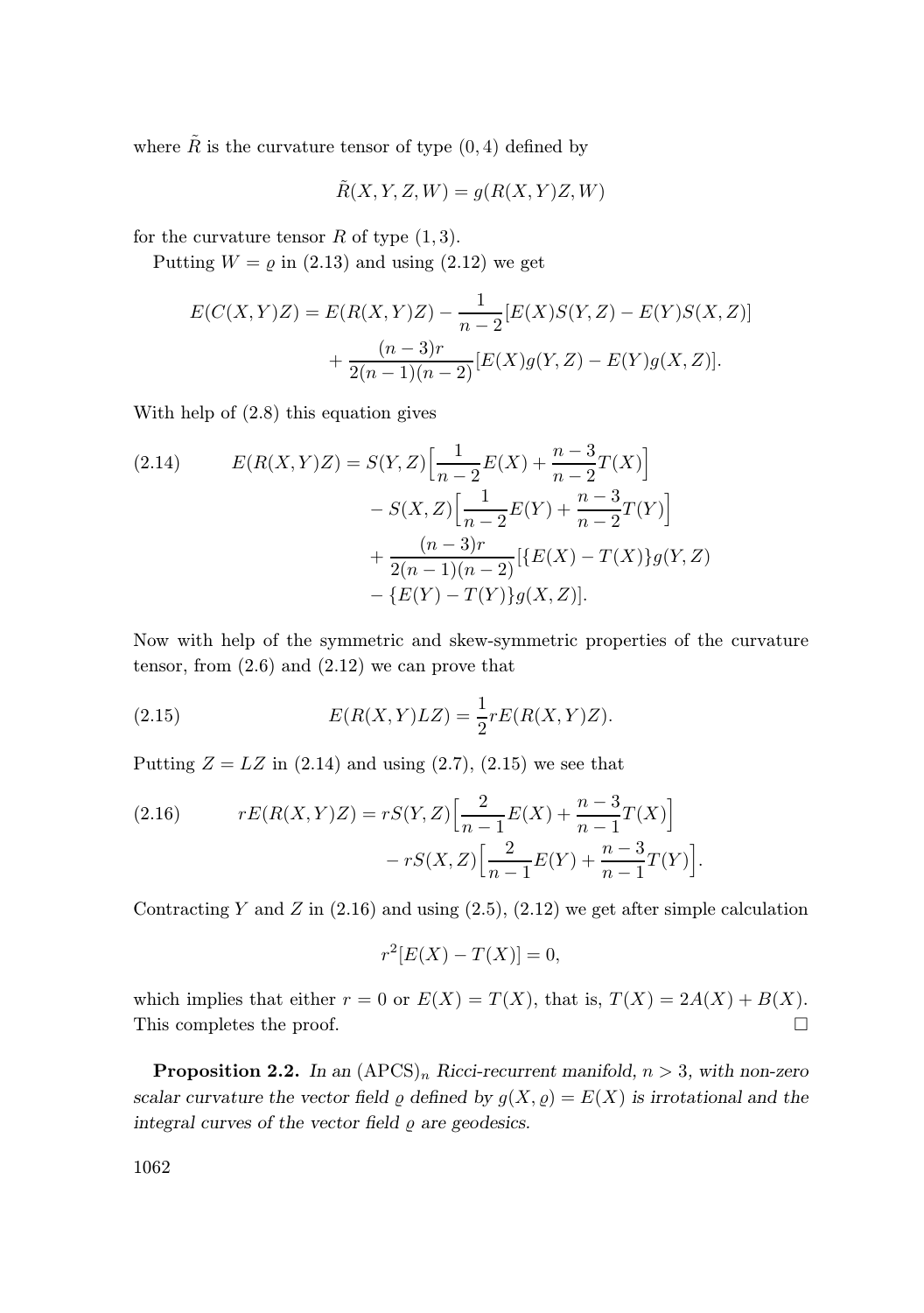P r o o f. From Proposition 2.1, we get in an  $(APCS)<sub>n</sub>$  Ricci-recurrent manifold,  $n > 3$  with non-zero scalar curvature that  $E = T$  where T is the 1-form of recurrence of the Ricci-Recurrent manifold. Since in a Ricci-recurrent manifold with non-zero scalar curvature the 1-form of recurrence  $T$  is closed, hence the 1-form  $E$  is also closed, that is,  $dE(X, Y) = 0$ , which implies

$$
(2.17) \t\t (\nabla_X E)Y = (\nabla_Y E)X.
$$

From (2.17) it follows that

(2.18) 
$$
g(\nabla_X \varrho, Y) = g(\nabla_Y \varrho, X) \text{ for all vector fields } X, Y,
$$

which means that the vector field  $\rho$  is irrotational.

Now putting  $Y = \rho$  in (2.18) we get

(2.19) 
$$
g(\nabla_X \varrho, \varrho) = g(\nabla_\varrho \varrho, X).
$$

Suppose  $\varrho$  is a unit vector field. Then  $g(\nabla_X \varrho, \varrho) = 0$ . Hence from (2.19) it follows that  $g(\nabla_{\rho} \varrho, X) = 0$  for all vector fields X, which implies  $\nabla_{\rho} \varrho = 0$ . This means that the integral curves of the vector field  $\rho$  are geodesics.

Now we are in a position to establish by an example that  $r \neq 0$  is necessary condition for the conclusion of Proposition 2.1.

On the coordinate space  $\mathbb{R}^n$  (with coordinates  $x^1, x^2, \ldots, x^n$ ) we define a Riemannian space  $V_n$ . We calculate the components of the curvature tensor, the Ricci tensor, the covariant derivatives of the Ricci tensor, the conformal curvature tensor and its covariant derivatives, and then we verify the relations (1.9) and (1.11).

Let each Latin index runs over  $1, 2, \ldots, n$  and each Greek index over  $2, 3, \ldots$ ,  $(n-1)$ . We define a Riemannian metric on  $\mathbb{R}^n$   $(n \geq 4)$  by the formula

(2.20) 
$$
ds^{2} = \varphi(dx^{1})^{2} + K_{\alpha\beta}dx^{\alpha}dx^{\beta} + 2dx^{1}dx^{n},
$$

where  $[K_{\alpha\beta}]$  is a symmetric and non-singular matrix consisting of constants and  $\varphi$  is a function of  $x^1, x^2, \ldots, x^{n-1}$  and independent of  $x^n$ . In the metric considered, the only non-vanishing components of Christoffel symbols, the curvature tensor and the Ricci tensor are, according to [23],

(2.21) 
$$
\Gamma_{11}^{\beta} = -\frac{1}{2} K^{\alpha \beta} \varphi_{.\alpha}, \quad \Gamma_{11}^{n} = \frac{1}{2} \varphi_{.1}, \quad \Gamma_{1\alpha}^{n} = \frac{1}{2} \varphi_{.\alpha}, R_{1\alpha\beta 1} = \frac{1}{2} \varphi_{.\alpha\beta}, \quad R_{11} = \frac{1}{2} K^{\alpha \beta} \varphi_{.\alpha\beta},
$$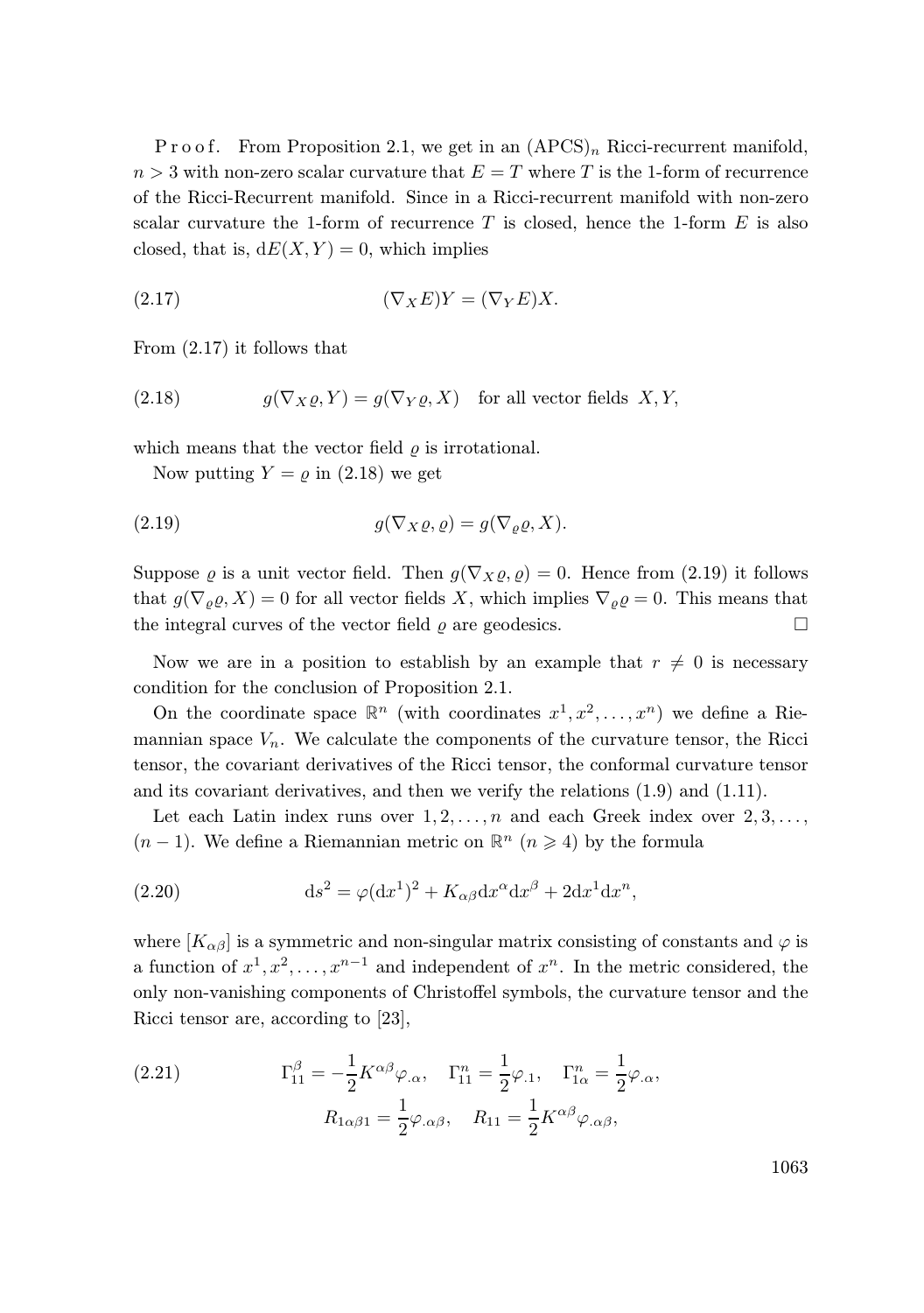where '.' denotes the partial differentiation with respect to the coordinates and  $K^{\alpha\beta}$  are the elements of the matrix inverse to  $[K_{\alpha\beta}]$ .

Here we consider  $K_{\alpha\beta}$  as the Kronecker symbol  $\delta_{\alpha\beta}$  and

$$
\varphi = (M_{\alpha\beta} + \delta_{\alpha\beta})x^{\alpha}x^{\beta}e^{(x^1)^2},
$$

where  $M_{\alpha\beta}$  are constant and satisfy the relations

(2.22) 
$$
M_{\alpha\beta} = 0 \text{ for } \alpha \neq \beta, \neq 0 \text{ for } \alpha = \beta, \sum_{\alpha=2}^{n-1} M_{\alpha\alpha} = 0.
$$

Now according to our consideration we have the following relations:

$$
\varphi_{.\alpha\beta} = 2(M_{\alpha\beta} + \delta_{\alpha\beta}e^{(x^1)^2},
$$

$$
\delta_{\alpha\beta}\delta^{\alpha\beta} = n - 2 \text{ and } \delta^{\alpha\beta}M_{\alpha\beta} = \sum_{\alpha=2}^{n-1} M_{\alpha\alpha} = 0.
$$

Therefore,

$$
\delta^{\alpha\beta}\varphi_{.\alpha\beta} = 2(\delta^{\alpha\beta}M_{\alpha\beta} + \delta^{\alpha\beta}\delta_{\alpha\beta})e^{(x^1)^2} = 2(n-2)e^{(x^1)^2}.
$$

Since  $\varphi_{\alpha\beta}$  vanishes for  $\alpha \neq \beta$ , the only non-zero components for  $R_{hijk}$  and  $R_{ij}$  in virtue of (2.21) are

$$
R_{1\alpha\alpha1} = \frac{1}{2}\varphi_{.\alpha\alpha} = (1 + M_{\alpha\alpha})e^{(x^1)^2}
$$

and

$$
R_{11} = \frac{1}{2} \varphi_{.\alpha\beta} \delta^{\alpha\beta} = (n-2)e^{(x^1)^2}.
$$

Again from (2.20) we obtain  $g_{ni} = g_{in} = 0$  for  $i \neq 1$ , which implies  $g^{11} = 0$ . Hence  $r = g^{ij}R_{ij} = g^{11}R_{11} = 0$ . Therefore,  $V_n$  will be a space whose scalar curvature is zero. Hence the only non-zero components of the conformal curvature tensor  $C_{hijk}$ are

(2.23) 
$$
C_{1\alpha\alpha 1} = R_{1\alpha\alpha 1} - \frac{1}{n-2} (g_{\alpha\alpha} R_{11})
$$

$$
= (1 + M_{\alpha\alpha}) e^{(x^1)^2} - \frac{1}{n-2} (n-2) e^{(x^1)^2}
$$

$$
= M_{\alpha\alpha} e^{(x^1)^2}
$$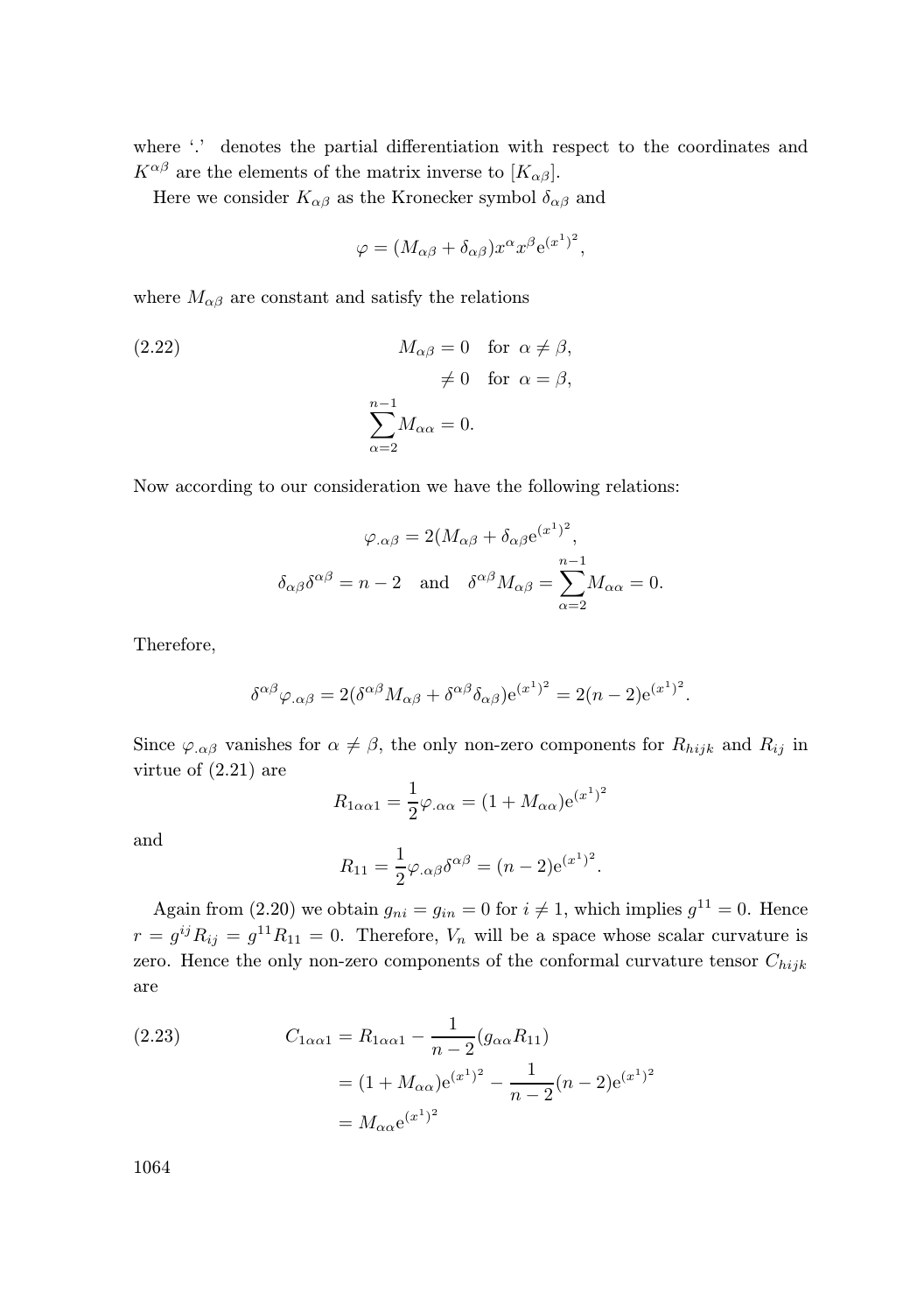which never vanish. Now the only non-zero components of  $C_{hijk,m}$  are

(2.24) 
$$
C_{1\alpha\alpha 1,1} = 2x^1 M_{\alpha\alpha} e^{(x^1)^2} = 2x^1 C_{1\alpha\alpha 1} \neq 0.
$$

Hence  $V_n$  is neither conformally flat nor conformally symmetric [6]. We shall now show that  $V_n$  is an  $(APCS)_n$ . Let us consider the associated 1-form as follows:

(2.25) 
$$
A_i(x) = \begin{cases} x^1 & \text{for } i = 1, \\ 0 & \text{otherwise,} \end{cases}
$$

(2.26) 
$$
B_i(x) = \begin{cases} -x^1 & \text{for } i = 1, \\ 0 & \text{otherwise,} \end{cases}
$$

at any point  $x \in V_n$ .

To verify the relation (1.9) it is sufficient to prove that

(2.27) 
$$
C_{1\alpha\alpha1,1} = (3A_1 + B_1)C_{1\alpha\alpha1},
$$

(2.28) 
$$
C_{11\alpha 1,\alpha} = A_1 C_{\alpha 1\alpha 1} + A_1 C_{1\alpha \alpha 1},
$$

(2.29) 
$$
C_{1\alpha 11,\alpha} = A_1 C_{1\alpha \alpha 1} + A_1 C_{1\alpha 1\alpha},
$$

as for the case other than  $(2.27)$ ,  $(2.28)$  and  $(2.29)$  the components of each term of (1.9) vanish identically and the relation (1.9) holds trivially. Now from (2.23), (2.24), (2.25) and (2.26) we get the following relation for the right-hand side (r.h.s.) and the left-hand side (l.h.s.) of (2.27):

r.h.s. of 
$$
(2.27) = (3A_1 + B_1)C_{1\alpha\alpha 1} = (3x^1 - x^1)C_{1\alpha\alpha 1}
$$
  
=  $2x^1C_{1\alpha\alpha 1} = C_{1\alpha\alpha 1,1} =$  l.h.s. of (2.27).

Now

r.h.s. of (2.28) = 
$$
x^1(C_{\alpha 1 \alpha 1} + C_{1 \alpha \alpha 1})
$$
  
= 0 (by skew-symmetric properties of  $C_{hijk}$ )  
= l.h.s. of (2.28).

By an argument similar to (2.28) it can be shown that the relation (2.29) is also true.

It is to be noted that  $(1.9)$  can be satisfied by a number of 1-forms  $A, B$ , namely, by those which fulfil (2.27), (2.28), (2.29). Thus the manifold under consideration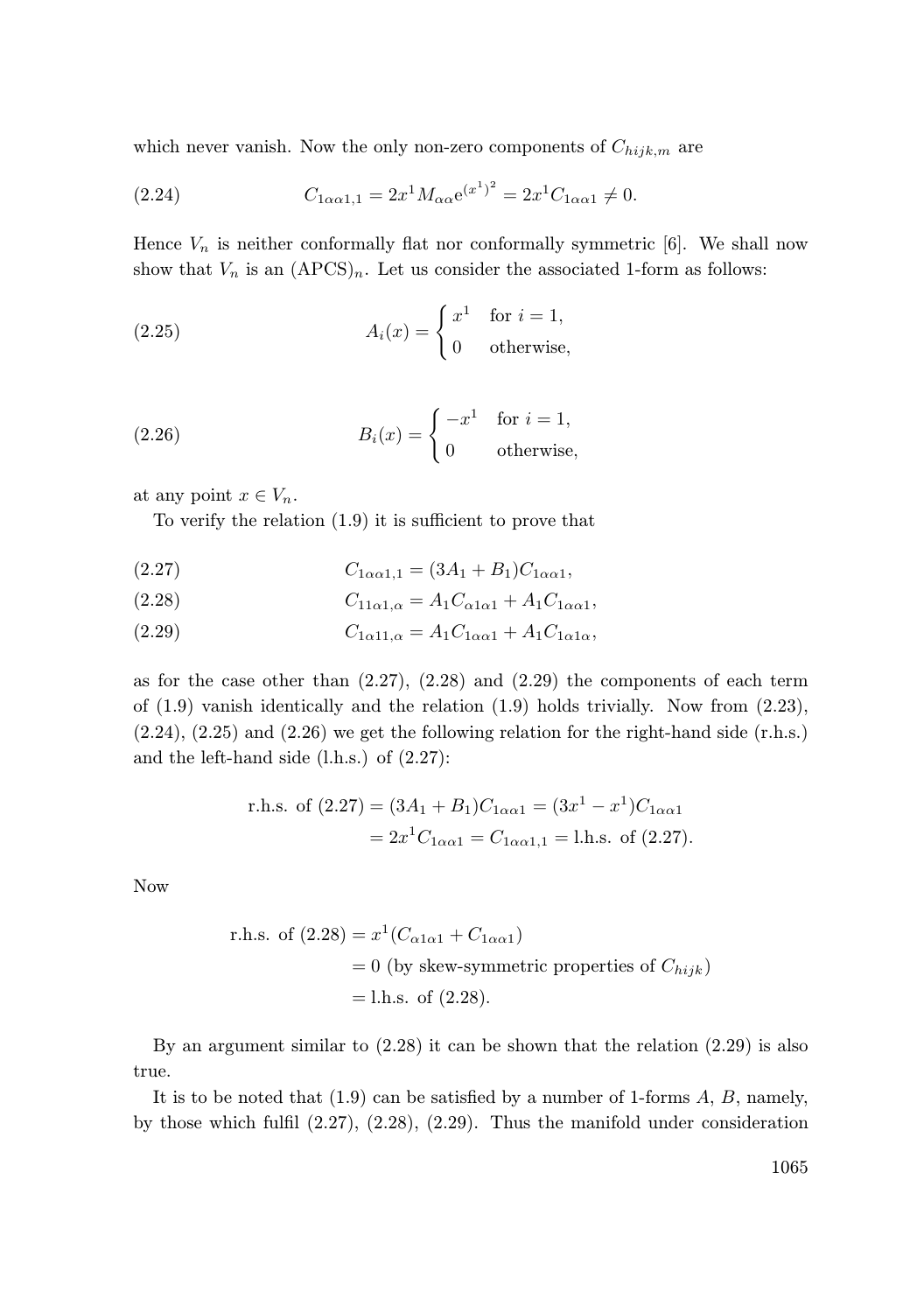is an  $(APCS)<sub>n</sub>$  manifold. Now we show that this manifold is also a Ricci-recurrent manifold. For this let us consider the 1-form of recurrence

(2.30) 
$$
T_i(x) = \begin{cases} 2x^1 & \text{for } i = 1, \\ 0 & \text{otherwise.} \end{cases}
$$

Then we have

$$
R_{11,1} = 2(n-2)x^{1}e^{(x^{1})^{2}} = T_{1}R_{11}.
$$

Hence the manifold is a Ricci-recurrent manifold.

From this example we see that the scalar curvature is  $r = 0$  and  $2A_1 + B_1 =$  $x^1 \neq T_1$ . Thus we obtain an  $(APCS)<sub>n</sub>$  Ricci-recurrent manifold having  $r = 0$  and  $T_k \neq 2A_k + B_k.$ 

## 3. SOME GLOBAL PROPERTIES OF AN  $(APCS)_n$  RICCI-RECURRENT MANIFOLD  $n > 3$

(a) Sufficient condition for a compact, orientable  $(APCS)<sub>n</sub>$  Ricci-recurrent manifold,  $n > 3$  to be conformal to a sphere in  $E_{n+1}$ .

We begin with the definition of conformality of one Riemannian manifold to another.

Let  $(M, q)$  and  $(M, \tilde{q})$  be two *n*-dimensional Riemannian manifolds. If there exists a one-one differentiable mapping  $(M, g) \to (\tilde{M}, \tilde{g})$  such that the angle between any two vectors at a point  $p \text{ of } M$  is always equal to that of the corresponding two vectors at the corresponding point  $\tilde{p}$  of  $\tilde{M}$ , then  $(M, q)$  is said to be conformal to  $(\tilde{M}, \tilde{q})$ . Y. Watanabe [32] has given a sufficient condition of conformality of an n-dimensional Riemannian manifold to an *n*-dimensional sphere immersed in  $E_{n+1}$ . Its statement is as follows:

If in an *n*-dimensional Riemannian manifold  $M$  there exists a non parallel vector field X such that the condition

(3.1) 
$$
\int_M S(X,X) dv = \frac{1}{2} \int_M |dX|^2 dv + \frac{n-1}{n} \int_M (\partial X)^2 dv
$$

holds, then M is conformal to a sphere in  $E_{n+1}$ , where dv is the volume element of M and dX and  $\partial X$  are the curl and divergence of X respectively.

Here we consider a compact and orientable  $(APCS)<sub>n</sub>$  Ricci-recurrent manifold,  $n > 3$ , without boundary and having the generator  $\rho$  defined by  $g(X, \rho) = E(X)$ ,  $\rho$  being a unit vector field. From (2.12) we see that if  $r \neq 0$ , then  $\rho$  satisfies

(3.2) 
$$
S(X, \varrho) = \frac{1}{2} r E(X).
$$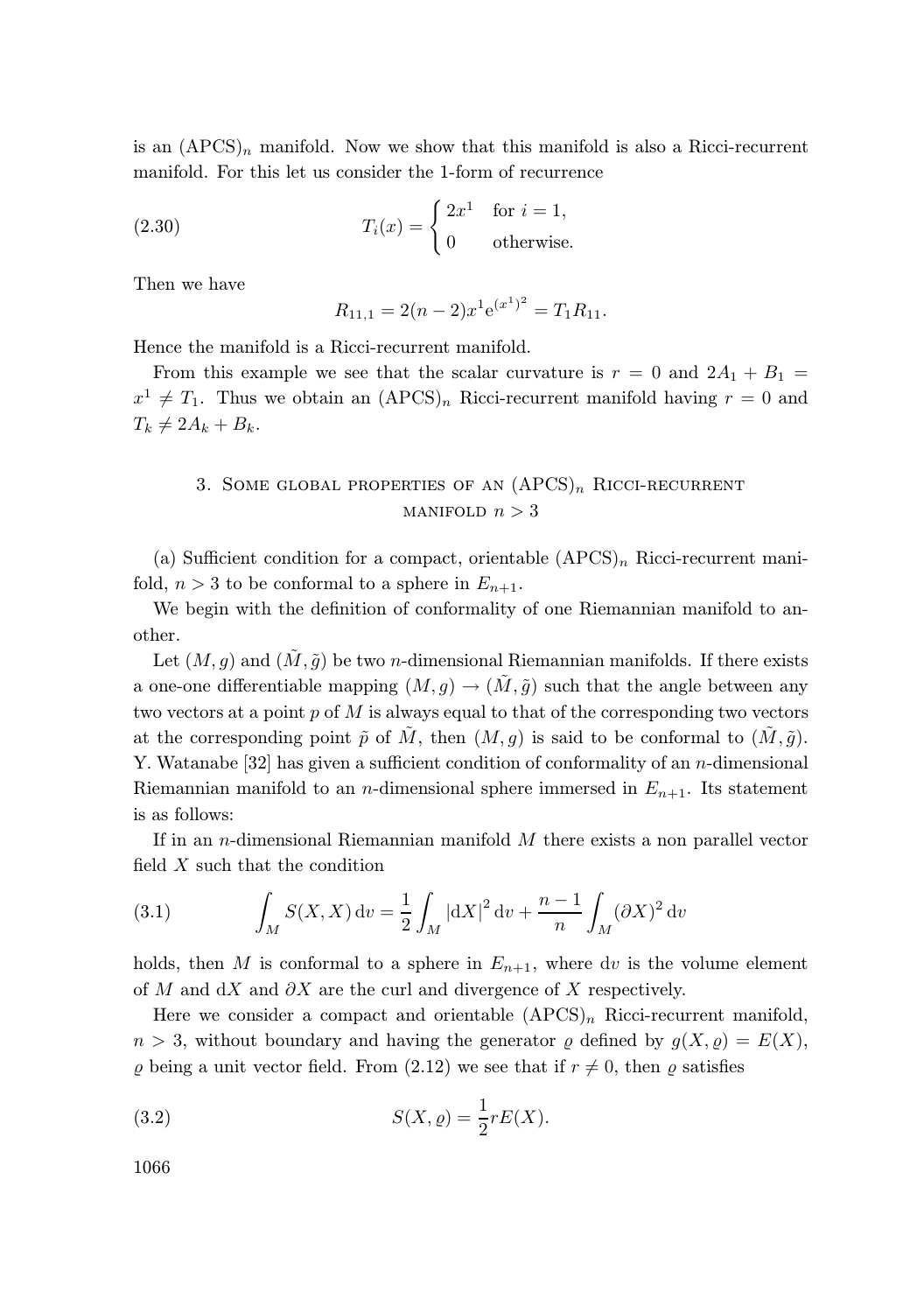Hence

(3.3) 
$$
S(\varrho, \varrho) = \frac{1}{2}r,
$$

since  $E(\rho) = 1$ . In virtue of this and by taking  $\rho$  for X, the condition (3.1) takes on the form

(3.4) 
$$
\frac{1}{2} \int_M r \, dv = \frac{1}{2} \int_M |\mathrm{d}\varrho|^2 \, dv + \frac{n-1}{n} \int_M (\partial \varrho)^2 \, dv.
$$

Suppose  $\rho$  is a parallel vector field [26]. Then

$$
\nabla_X \varrho = 0.
$$

Hence by the Ricci identity we obtain

$$
(3.5) \t\t R(X,Y)\varrho = 0.
$$

Contracting  $X$  we get from  $(3.5)$ 

$$
(3.6) \tS(Y, \varrho) = 0.
$$

Since  $r \neq 0$  by assumption and Proposition 2.1 implies  $E(X) = T(X)$ , T is the 1-form recurrence of a Ricci-recurrent manifold, therefore  $E \neq 0$ . Therefore in an  $(APCS)<sub>n</sub>$  Ricci-recurrent manifold,  $n > 3$ , from  $(3.2)$  we get

$$
S(Y, \varrho) \neq 0.
$$

Hence  $\rho$  cannot be a parallel vector field. Thus in an *n*-dimensional compact, orientable  $(APCS)<sub>n</sub>$  Ricci-recurrent manifold,  $n > 3$  without boundary the vector field  $\varrho$ is a non-parallel vector field. If in such a case the condition (3.4) is satisfied, then by Watanabe's condition (3.1) M is conformal to a sphere in  $E_{n+1}$ . We can therefore state the following result.

**Theorem 3.1.** If a compact, orientable  $(\text{APCS})_n$  Ricci-recurrent manifold,  $n > 3$ without boundary, satisfies the condition  $(3.4)$ , then the  $(APCS)<sub>n</sub>$  Ricci-recurrent manifold,  $n > 3$  is conformal to a sphere immersed in  $E_{n+1}$ , provided  $r \neq 0$ .

(b) Killing vector field in a compact, orientable  $(APCS)<sub>n</sub>$  Ricci-recurrent manifold,  $n > 3$  without boundary.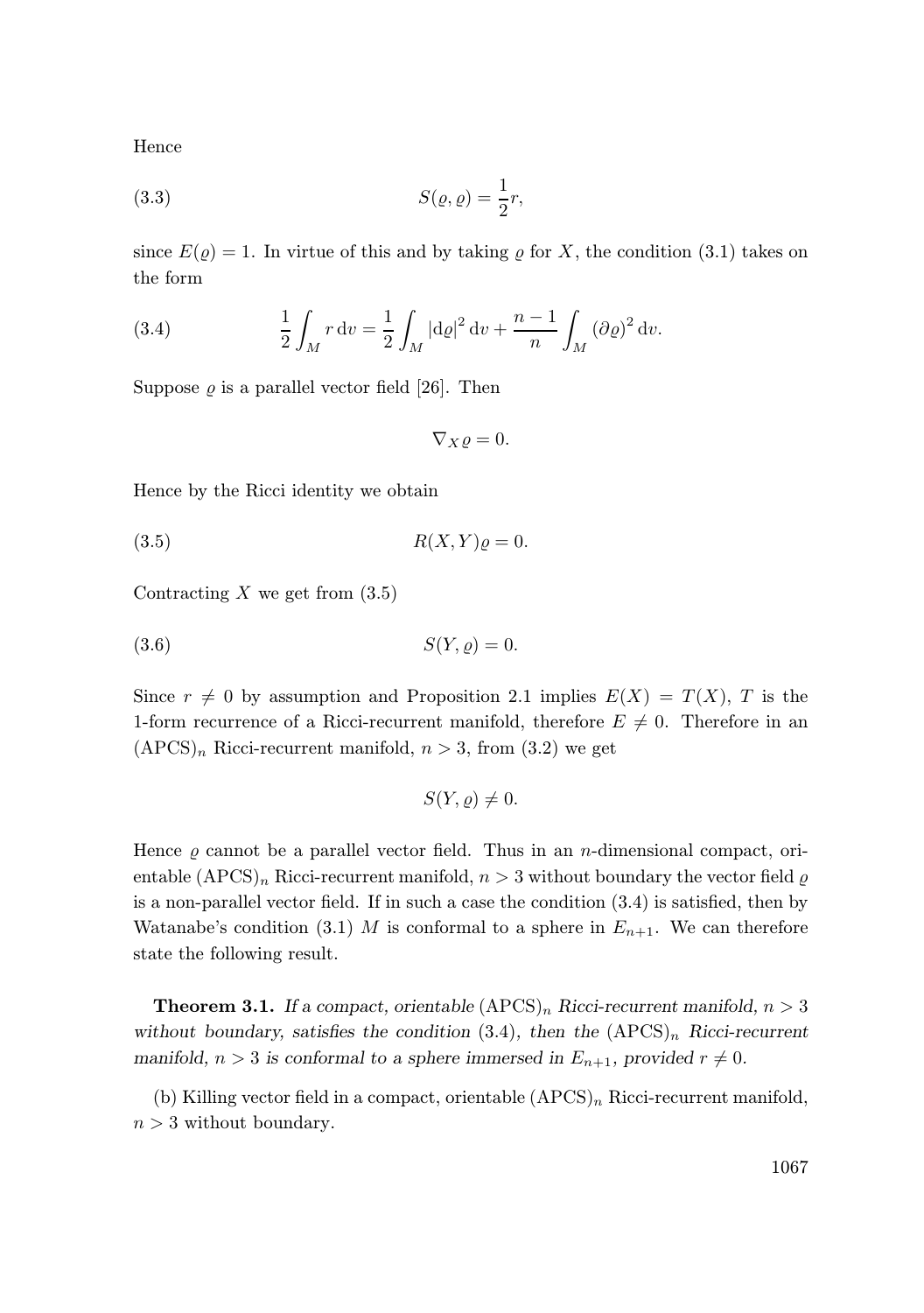Here we consider a compact, orientable  $(APCS)<sub>n</sub>$  Ricci-recurrent manifold,  $n > 3$ without boundary. It is known ([32] or [34, p. 43]) that in such a manifold M the following relation holds:

(3.7) 
$$
\int_M [S(X, X) - |\nabla X|^2 - (\text{div } X)^2] dv \leq 0 \text{ for all vector field } X.
$$

If  $\rho$  is a Killing vector field, then div  $\rho = 0$  ([34, p. 43]) and (3.7) takes the form

(3.8) 
$$
\int_M [S(\varrho, \varrho) - |\nabla \varrho|^2] dv = 0.
$$

Now in an  $(APCS)<sub>n</sub>$  Ricci-recurrent manifold,  $n > 3$ , if  $r \neq 0$ , then we see from  $(2.12)$  that

$$
S(X, \varrho) = \frac{1}{2}rE(X).
$$

Hence  $S(\varrho, \varrho) = \frac{1}{2} r g(\varrho, \varrho)$ . Therefore (3.8) becomes

(3.9) 
$$
\int_M \left[\frac{1}{2}r|\varrho|^2 - |\nabla\varrho|^2\right]dv = 0.
$$

Suppose  $r < 0$ . Then from (3.9) it follows that  $\rho = 0$ . This leads to the following result.

**Theorem 3.2.** In a compact, orientable  $(APCS)<sub>n</sub>$  Ricci-recurrent manifold,  $n > 3$ without boundary, the vector field  $\varrho$  cannot be a Killing vector field, provided  $r < 0$ .

### 4.  $(APCS)_n$  RICCI-RECURRENT SPACETIME,  $n > 3$

This section is concerned with the study of  $(APCS)<sub>n</sub>$  Ricci-recurrent manifold,  $n > 3$  in general relativity by the coordinate free method of differential geometry. In this method of study the spacetime of general relativity is regarded as a connected four-dimensional semi-Riemannian manifold  $(M^4, g)$  with Lorentz metric g with signature  $(-, +, +, +)$ . The geometry of the Lorentz manifold begins with the study of causal character of vectors of the manifold. It is due to this causality that the Lorentz manifold becomes a convenient choice for the study of general relativity.

Here we consider a perfect fluid  $(APCS)_4$  Ricci-recurrent spacetime of non-zero scalar curvature and having the basic vector field  $\rho$  as the timelike vector field of the fluid, that is,  $q(\rho, \rho) = -1$ .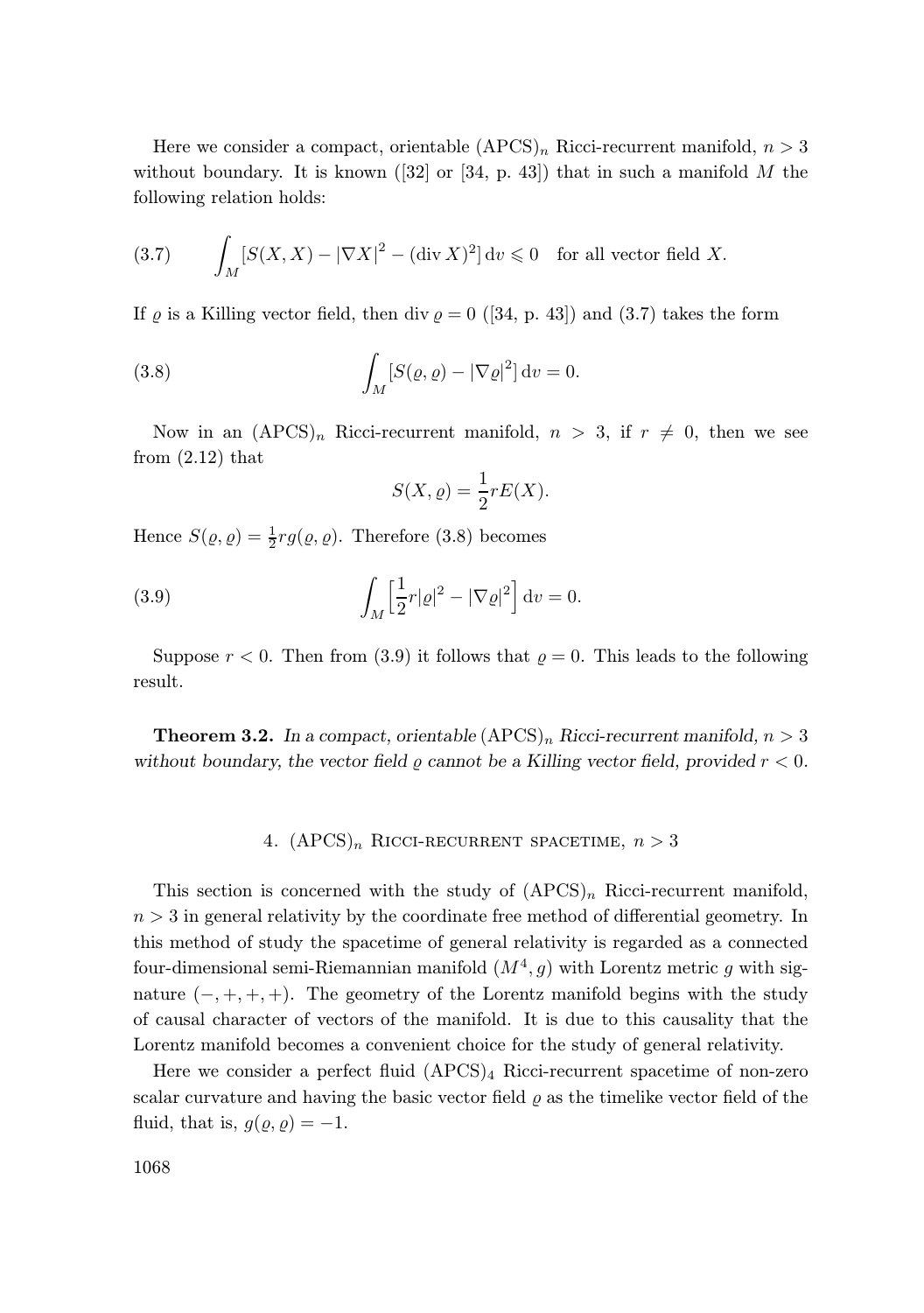For the perfect fluid spacetime, we have the Einstein equation without cosmological constant as

(4.1) 
$$
S(X,Y) - \frac{1}{2}rg(X,Y) = kT(X,Y),
$$

where k is the gravitational constant, T is the energy momentum tensor of type  $(0, 2)$ given by [18]

(4.2) 
$$
T(X,Y) = (\sigma + p)E(X)E(Y) + pg(X,Y),
$$

with  $\sigma$  and p the energy density and the isotropic pressure of the fluid respectively, E is a non-zero 1-form defined by  $g(X, \rho) = E(X)$  for all X,  $\rho$  being the velocity vector field of the fluid.

The equation (4.1) implies that "matter determines the geometry of spacetime and conversely, the motion of matter is determined by the metric tensor of the space which is not flat."

It is to be noted that the basic geometric features of  $(APCS)<sub>n</sub>$  Ricci-recurrent manifolds,  $n > 3$  are also being maintained in the Lorentzian manifold which is necessarily a semi-Riemannian manifold. Hence Lemma 2.1 is also true for an  $(APCS)<sub>n</sub>$  Riccirecurrent spacetime,  $n > 3$ . Using (4.2) in (4.1) we get

(4.3) 
$$
S(X,Y) - \frac{1}{2}rg(X,Y) = k[(\sigma + p)E(X)E(Y) + pg(X,Y)].
$$

Putting  $Y = \rho$  in (4.3) and using Lemma 2.1 yields

(4.4) 
$$
-k\sigma E(X) = 0
$$
, since  $g(\rho, \rho) = E(\rho) = -1$ .

Since  $k \neq 0$  and  $E \neq 0$  due to Proposition 2.1, it follows from (4.4) that  $\sigma = 0$ .

But this is inadmissible when pure matter exists, because in case of existence of pure matter  $\sigma > 0$ . Hence the spacetime under consideration cannot contain pure matter.

Next we consider an  $(APCS)<sub>n</sub>$  Ricci-recurrent perfect fluid spacetime,  $n > 3$  of non-zero scalar curvature with velocity vector fluid  $\rho$  obeying Einstein's equation with cosmological constant. In this case, Einstein's equation can be written as

$$
S - \frac{1}{2}rg + \lambda g = k[(\sigma + p)E \otimes E + pg],
$$

where  $\lambda$  is the cosmological constant.

This can be expressed in the form

(4.5) 
$$
S(X,Y) - \frac{1}{2}rg(X,Y) + \lambda g(X,Y) = k[(\sigma + p)E(X)E(Y) + pg(X,Y)].
$$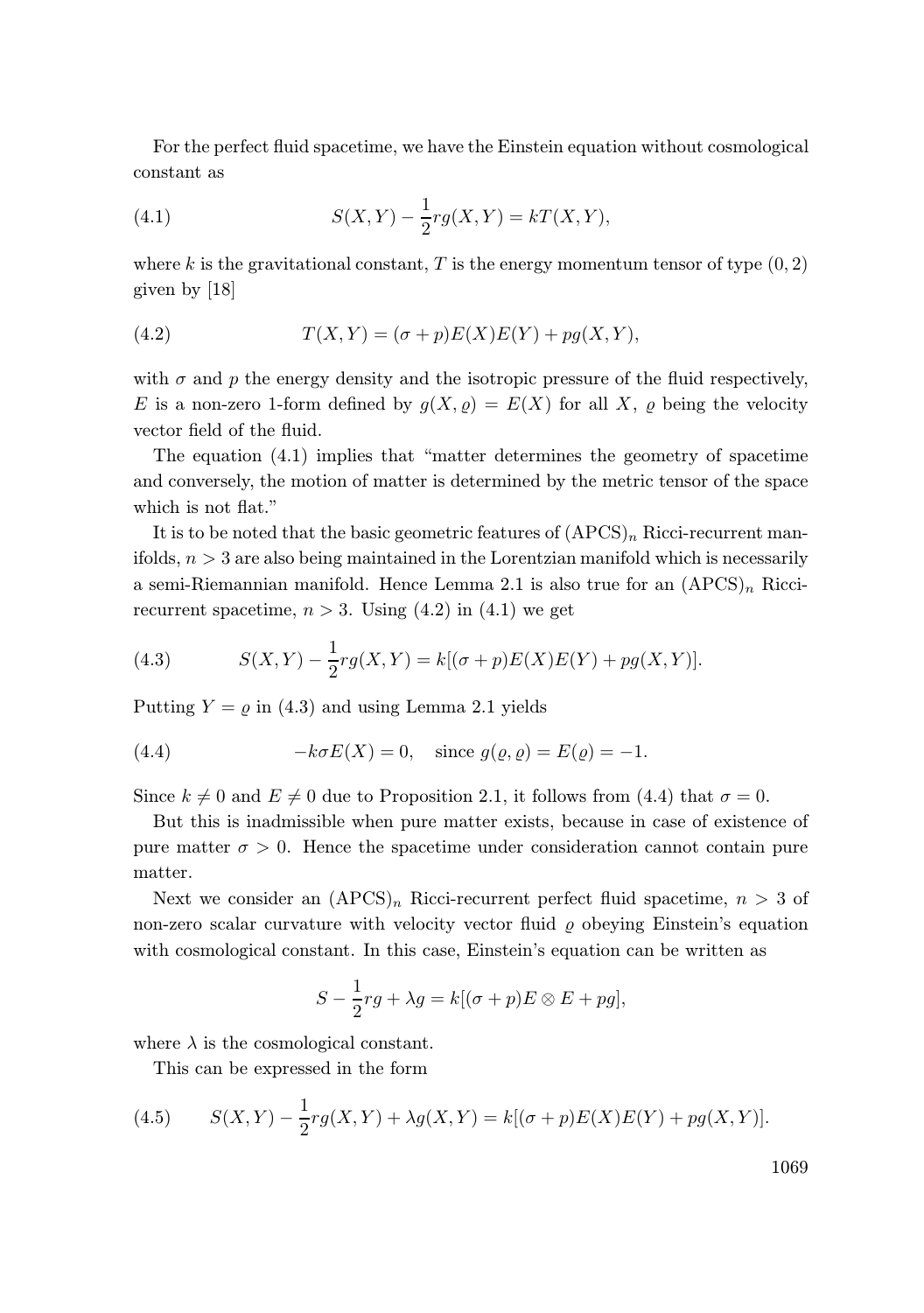Putting  $Y = \varrho$  in (4.5) and using Lemma 2.1 and  $g(\varrho, \varrho) = E(\varrho) = -1$ , we get  $\lambda E(X) = -k\sigma E(X)$  which implies

$$
\sigma = -\frac{\lambda}{k}.
$$

Again taking a frame field and contracting  $(4.5)$  over X and Y we get by using  $(4.6)$ 

$$
(4.7) \t\t\t\t p = \frac{-r + 3\lambda}{3k}.
$$

From (4.6) it follows that  $\sigma$  is constant and from (4.7) it follows that p is constant provided r is constant.

It is known [18] that the energy equation and the force equation for a perfect fluid are respectively

$$
(4.8) \t\t\t\t\t\t\varrho.\sigma = -(\sigma + p) \operatorname{div} \varrho
$$

and

(4.9) 
$$
(\sigma + p)\nabla_{\varrho}\varrho = -\operatorname{grad} p - (\varrho.p)\varrho.
$$

Since  $\varrho$  is constant, it follows from (4.8) that div  $\varrho = 0$ , since  $\sigma + p \neq 0$ . Again since p is constant provided r is constant, it follows from (4.9) that  $\nabla_{\rho}\rho = 0$ . But div  $\varrho = 0$  represents the expansion scalar and  $\nabla_{\varrho} \varrho$  represents the acceleration vector. Hence we conclude that the perfect fluid has vanishing expansion scalar and vanishing acceleration vector.

Therefore we can state the following result.

**Theorem 4.1.** If in an  $(APCS)<sub>4</sub> Ricci-recurrent perfect fluid spacetime of non$ zero constant scalar curvature the matter content is a perfect fluid whose velocity vector field is the vector field corresponding to the 1-form  $E$ , then the acceleration vector of the fluid and the expansion scalar must vanish.

From Lemma 2.1 it follows that  $\frac{1}{2}r$  is an eigenvalue of the Ricci tensor corresponding to the eigenvector  $\rho$ .

Let  $\tilde{\rho}$  be another eigenvector of S different from  $\rho$ . Then  $\tilde{\rho}$  must be orthogonal to  $\varrho$ . Hence  $g(\varrho, \tilde{\varrho}) = 0$ , that is,

$$
(4.10) \t\t\t E(\tilde{\varrho}) = 0.
$$

Putting  $Y = \tilde{\varrho}$  in (4.5) and using (4.10) we get

(4.11) 
$$
S(X, \tilde{\varrho}) = \left[kp + \frac{r}{2} - \lambda\right]g(X, \tilde{\varrho}).
$$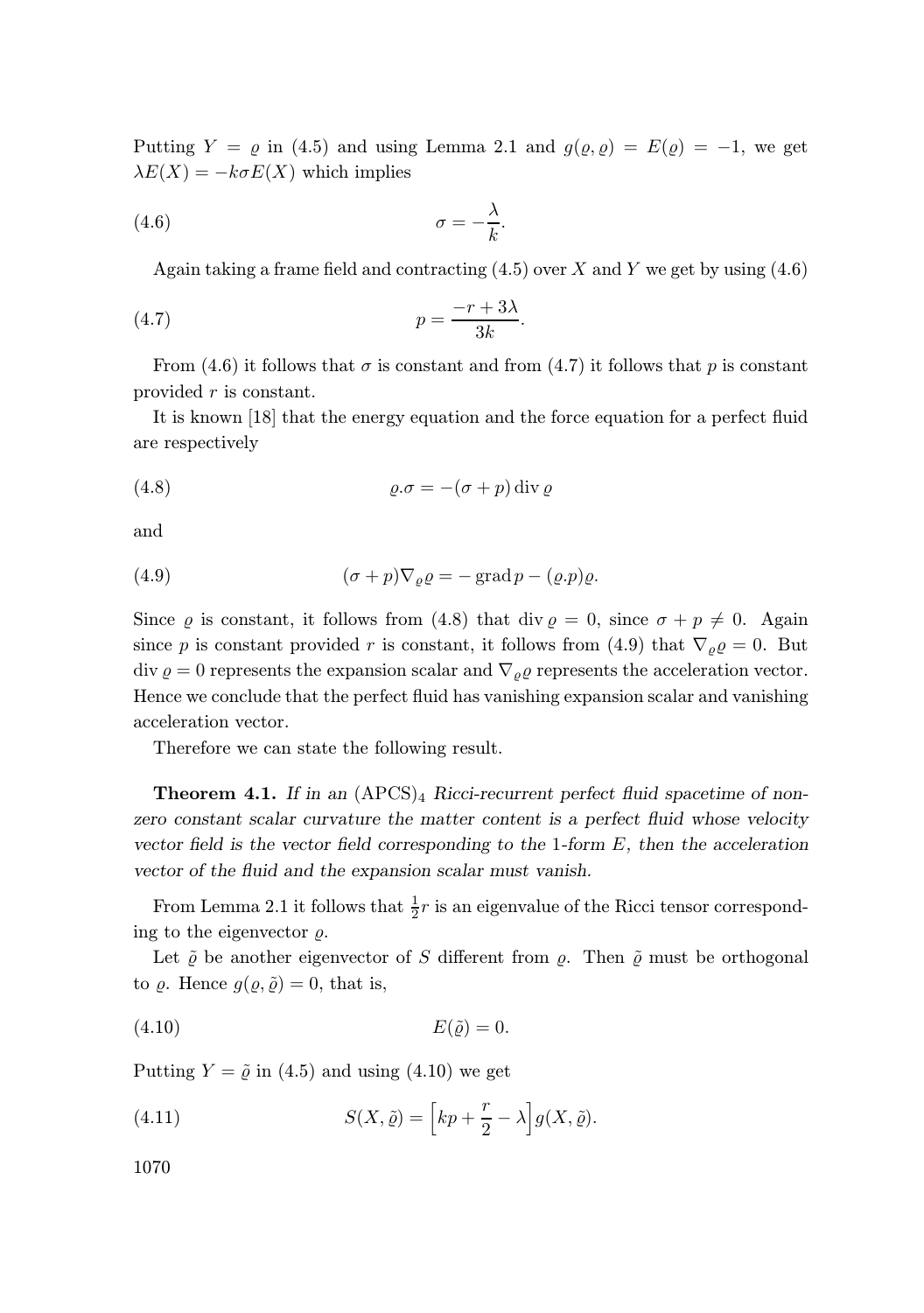Using  $(4.7)$  in  $(4.11)$  yields

(4.12) 
$$
S(X, \tilde{\varrho}) = \frac{1}{6} r g(X, \tilde{\varrho}).
$$

From (4.12) it follows that  $\frac{1}{6}r$  is another eigenvalue of S and  $\tilde{\varrho}$  is an eigenvector corresponding to this eigenvalue. Since for a given eigenvector there is only one eigenvalue and  $\frac{1}{2}r$  and  $\frac{1}{6}r$  are different, it follows that the Ricci tensor has only two distinct eigenvalues, namely  $\frac{1}{2}r$  and  $\frac{1}{6}r$ .

Let the multiplicity of  $\frac{1}{2}r$  be m. Then the multiplicity of  $\frac{1}{6}r$  must be  $4 - m$ , because the dimension of the space time is 4. Hence

$$
m\Big(\frac{1}{2}r\Big) + (4-m)\frac{1}{6}r = r.
$$

From this we get  $m = 1$ . Therefore the multiplicity of  $\frac{1}{2}r$  is 1 and the multiplicity of  $\frac{1}{6}r$  is 3.

Hence Segre' characteristic [21] of S is  $[(1, 1), 1]$ . This leads to the following result.

**Theorem 4.2.** An  $(APCS)_4$ , Ricci-recurrent perfect fluid spacetime of non-zero constant scalar curvature is of Segre' characteristic  $[(1, 1), 1]$ .

Acknowledgement. The authors are thankful to the referee for his valuable suggestions towards the improvement of the paper.

#### References

- [1] T. Adati, T. Miyazawa: On a Riemannian space with recurrent conformal curvature. Tensor, N. S. 18 (1967), 348–354.
- [2] E. Boeckx, L. Vanhecke, O. Kowalski: Riemannian Manifolds of Conullity Two. World Scientific Publishing, Singapore, 1996.
- [3] K. Buchner, W. Roter: On conformally quasi-recurrent metrics I. Some general results and existence questions. Soochow J. Math. 19 (1993), 381–400.
- [4] E. Cartan: Sur une classe remarquable d'espaces de Riemannian. Bull. S. M. F 54 (1926), 214–264. (In France.)
- [5] M. C. Chaki: On pseudo symmetric manifolds. Ann. Stiint, Univ. "Al. I. Cuza" Iasi  $33$ (1987), 53–58.
- [6] M. C. Chaki, B. Gupta: On conformally symmetric spaces. Indian J. Math. 5 (1963), 113–122.
- [7] U. C. De, H. A. Biswas: On pseudo conformally symmetric manifolds. Bull. Calcutta Math. Soc. 85 (1993), 479–486.
- [8] U. C. De, A. K. Gazi: On almost pseudo symmetric manifolds. Ann. Univ. Sci. Budap. 51 (2008), 53–68.
- [9] U. C. De, A. K. Gazi: On almost pseudo conformally symmetric manifolds. Demonstr. Math. 42 (2009), 869–886.